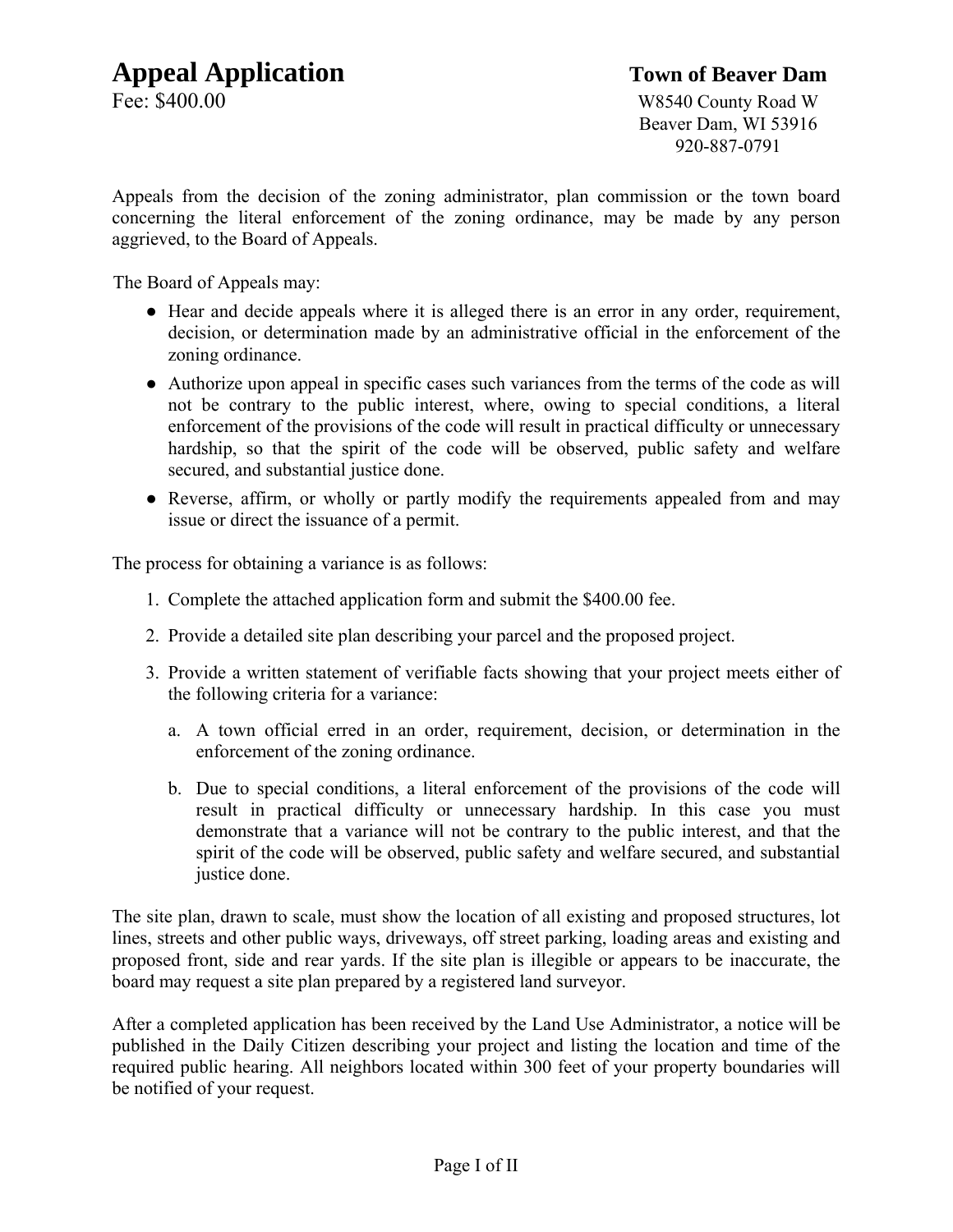At the public hearing, you may appear in person or be represented by an agent or attorney. You may be asked to provide information and answer questions regarding the variance request. If you or your agent do not appear at the public hearing, your request may be denied and your application fee will be forfeited. The public hearing is also the time when concerned citizens have the opportunity to ask questions and/or to state their position regarding the issuance of a variance.

The BOA may also try to determine if there are any alternatives that will fully comply or lessen the degree of violation of the ordinance. You may be asked to resubmit a plan taking these alternatives into consideration. The BOA may impose limitations on project design, construction activities or operation of a facility as mitigating measures to ensure that public interests and neighboring properties are protected.

Please complete and return this form to the Land Use Administrator, along with a check to the Town of Beaver Dam to cover the appropriate fees. The form can be mailed or delivered in person to:

> Land Use Administrator W8540 County Road W Beaver Dam, WI 53916

If you have any questions please contact the Land Use Administrator at 920-887-0791 ext. 15.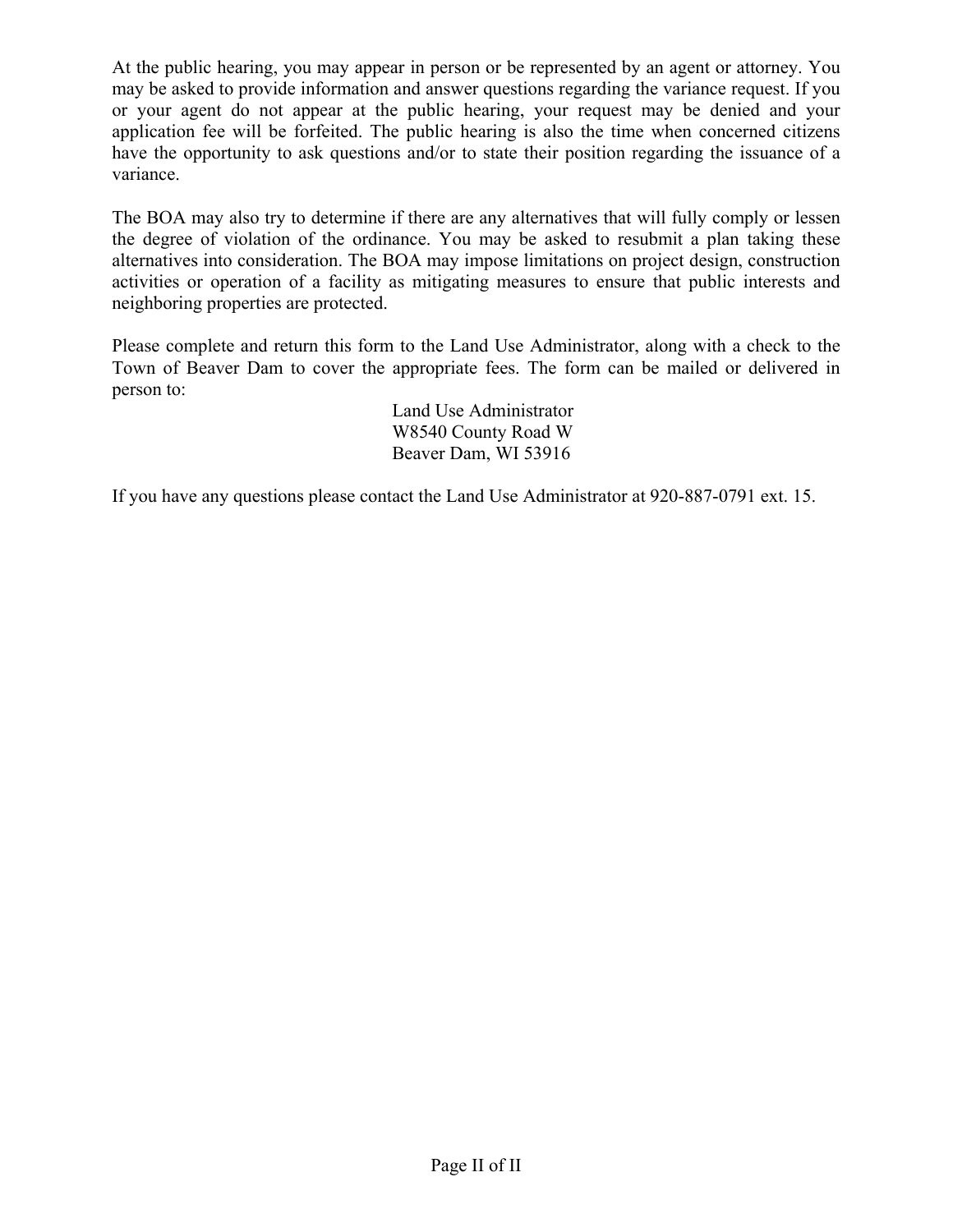## **Appeal Application**

|                                | Phone Number Email Email                                                                                               |
|--------------------------------|------------------------------------------------------------------------------------------------------------------------|
|                                |                                                                                                                        |
| <b>Street Address</b>          |                                                                                                                        |
|                                |                                                                                                                        |
|                                |                                                                                                                        |
|                                | Parcel Identification Number (PIN)                                                                                     |
| <b>Site Address</b>            | <u> 1980 - Andrea Barbara, amerikana amerikana amerikana amerikana amerikana amerikana amerikana amerikana amerika</u> |
|                                |                                                                                                                        |
|                                |                                                                                                                        |
|                                |                                                                                                                        |
|                                | Proposed Use of Property Manual Account of Proposed Use of Property                                                    |
|                                |                                                                                                                        |
|                                | Describe all Nonconforming structures and uses on this property _________________                                      |
|                                | Zoning Ordinance Section for which a variance is sought _________________________                                      |
|                                |                                                                                                                        |
| additional sheet if necessary. | List names and addresses of all property owners within 300 feet of the subject parcel. Attach                          |
| Name                           | Address                                                                                                                |
|                                |                                                                                                                        |
|                                |                                                                                                                        |
|                                |                                                                                                                        |
|                                |                                                                                                                        |
|                                |                                                                                                                        |
|                                |                                                                                                                        |
|                                |                                                                                                                        |
|                                |                                                                                                                        |